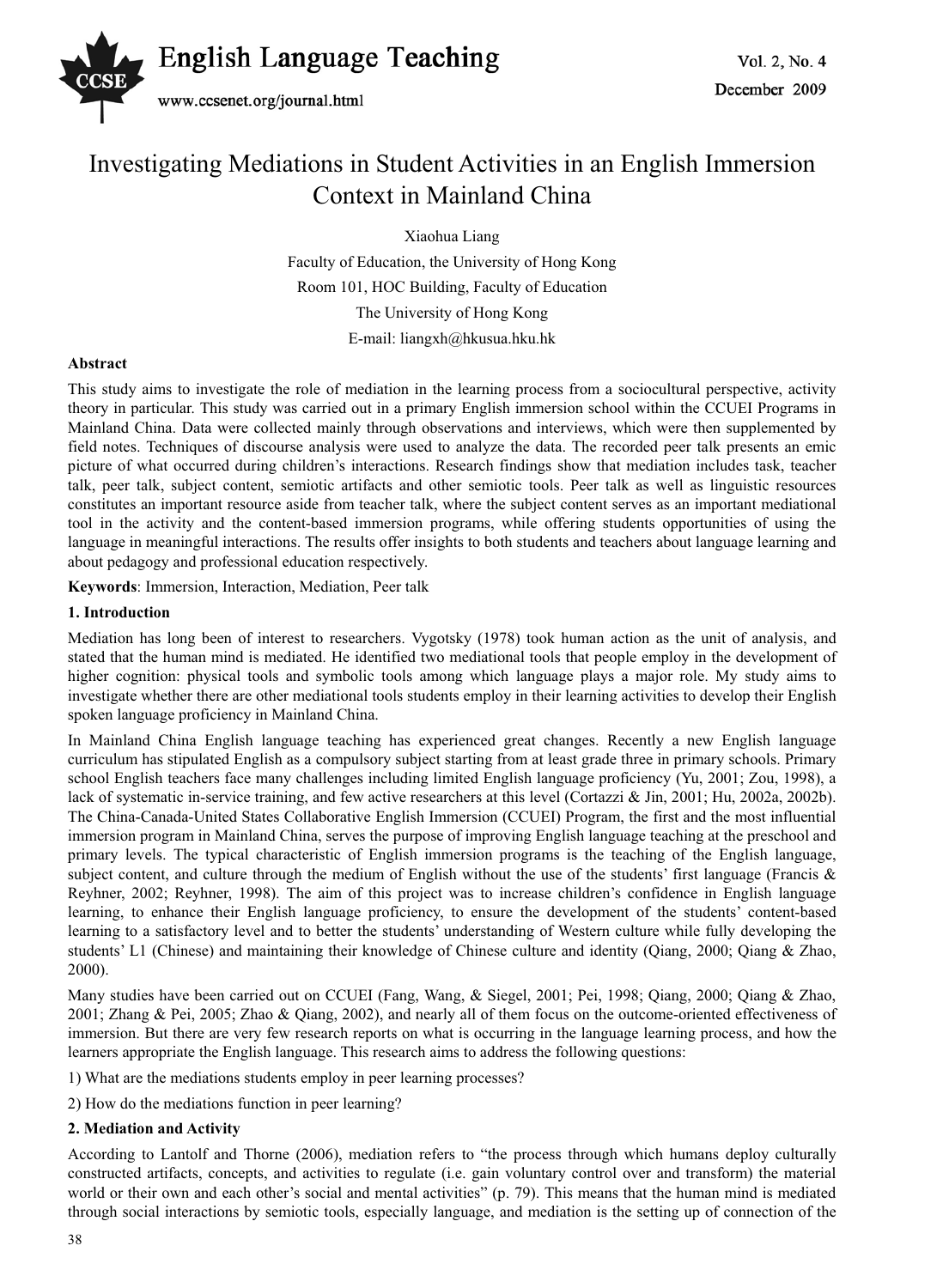self to the outside world (Vygotsky, 1978). Human beings use symbolic tools (not only physical tools) to mediate and regulate their relationship with others and themselves, and change the nature of these relationships. Mediation results in children's internalization of language, knowledge and culture, which is "the reconstruction on the inner, psychological plane of the socially mediated external forms of goal–directed activity" and "anchored in the social activity" (Lantolf, 2000, p.13).

Tasks and activities have long been the interest of researchers engaged in second language teaching and learning. Tasks and activities serve as means to elicit language use from learners which are employed by both teachers and researchers (Ellis, 2003). According to sociocultural theories, activities are collective and social in nature (Vygotsky, 1978; Leont'ev, 1981; Engestrom, 1987, Tsui and Law, 2007), and activities are not only cognition-based, but also include cognitive, executive, evaluative, and emotional aspects (Bedny & Meister, 1997). From a sociocultural perspective, activity is not a single action but a unit of actions embedded in the activity system that are collective and social in nature (Vogotsky, 1978; Leont'ev, 1981; Luria, 1974), which is addressed by the activity theory and illustrated by the complex model of activity (Engestrom, 1987,1999). Activity Theory has been further developed by Engestrom (1987) who proposes three more components of an activity system: the community, rules and the division of labor (see Figure 1. the complex activity system).

*(Figure 1: The complex activity system is here)* 

## **3. Research Methodology**

This research involved one English immersion primary school which was within the CCUEI Programs in Guangdong Province, where English immersion has been adopted since the establishment of the school in 2004. In September 2004, the school began to recruit students, and the English immersion program was introduced to the 5 classes of Grade 1. At present, the school has 21 English immersion classes with about 800 immersion students. Nearly all the classes in Grade 1, 2, 3, 4 and 5 are immersion classes. The time spent on immersion instruction occupies 20 percent of all the instructions given to the students. English is taught through social science, living science and English language arts.

#### *3.1 Participants*

The selection of the classes, the teachers and the students for this research was undertaken based on the following criteria:

 $\bullet$  the teachers were willing to participate in the research;

x the classrooms were recommended by the principal with the consideration of warm and positive classroom atmosphere; and

x the students were selected based on a wide range of language ability such as higher, intermediate and lower proficiency levels in English.

This represented a large variation among the sample students. Class 4 of Grade 4 in this school was one among the first classes to start the immersion program in September 2004. Six students from this class were chosen as research participants. Most of these students were around 10 years old. The selection criteria aimed to ensure that gender balance and a range of language proficiency were represented. Selection interviews of the candidates recommended by the teacher were conducted in English to ensure that students of high, intermediate and lower proficiency levels were represented.

#### *3.2 Data collection*

The data of this case study came mainly from classroom observations and interviews. In the classroom observations, audio/video recordings and field notes were used to keep a record of in-class lessons, the students' after-class activities, and the teacher's behavior. Physical artifacts were also collected as a supplementary means. Digital recorders were attached to these 6 students in the class. These recordings were transcribed by the researcher. These methods of data collection offer the opportunity to obtain rich and naturally occurring thick data, which can grant an emic picture of this study.

#### *3.3 Data analysis*

Engestrom's (1999) framework of activity system formed the basis of the data analysis. The students in the class governed by class rules together with the teacher's instruction, guidance and assistance adopted various mediations in order to improve their language proficiency in their learning activities. For the analysis, techniques of spoken discourse analysis were used to analyze the transcriptions of the data. Mediations emerging from the data were then systematically categorized.

#### **4. Results and Findings**

The focus of this study is on the mediations in the students activities. In this regard, a detailed analysis has been done on the mediations from the peer resources, peer talk in particular in the activity of talking about living things.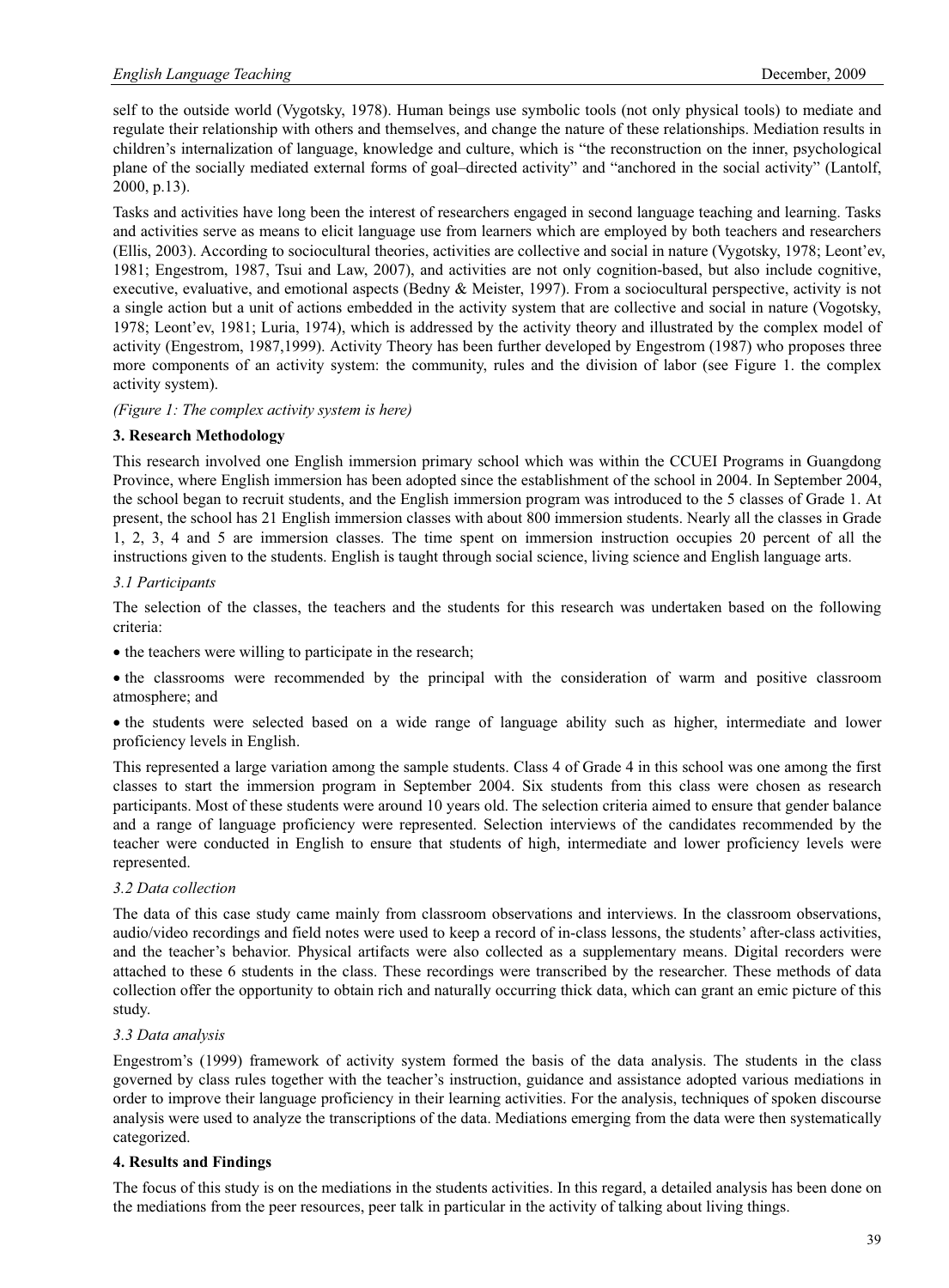## *4.1 Peer talk as mediation*

The following excerpts illustrate how peer talk functions as important mediations in the activity from different aspects: 1) peer prompting and waiting, 2) reciprocity of peer assistance, 3) active engagement and non-verbal expressions, 4) active involvement, self-correction and voice volume, 5) peer talk expansion and creativity, 6) coinage and private speech, 7) resistance and inquiry, 8) comments and social function of private speech, and 9)code-switching, turn-taking and thinking. Owing to the limited space where I cannot show all the analysis on the talk of the three pairs, only excerpts from the talk were extracted and shown here: Excerpts 1 to 2 are from the talk by Pair W and N; Excerpts 3 to 5 are from the talk by Group Y, C and X; and Excepts 6 to 9 are from the talk by Pair L and H.

## 4.1.1 Introduction about the activity

As this was an English immersion school, living science was one the content subjects for the immersion. In the science class, the teacher introduced to the students the living things and the non-living things, as well as the criteria of how to judge the living things and non-living things. After the science class, the teacher assigned the students to talk about living and non-living things in the evening self-study class (as this was a boarding school), which included 8 pictures (a butterfly, a robot, the Milky Way, an electronic dog, an orange, a flower, a rock and a sea creature) in the textbook on the theme of "growth and change". Four features were identified in living things for students to judge them by: 1) can it grow? 2) can it produce babies? 3) can it produce or get nutrition? 4) can it react to the stimulus around it?

## 4.1.2 Peer prompting and waiting

Excerpt 1: Talk about Butterfly by Pair W and N

W= Student W

N= Student N

- 1. N: This is a butterfly.
- 2. W: Is this a living things?
- 3. N: Yes.
- 4. W: Why.
- 5. N: Because (..)
- 6. W: It can (prompting in a low voice).
- 7. N: It (..)
- 8. W: can (prompting).
- 9. N: It can (0.6) fly.

In this excerpt, W and N are trying to reason why a butterfly is a living thing. In Line 5, when N hesitates and pauses as he can not formulate and articulate the reason, W prompts in line 6 in a low voice with the two words needed "it can" in N's utterance. N picks up the prompted word "it" in line 7, but gets stuck there and still has difficulty to continue. W prompts again in line 8 with the word "can". N at this moment picks up the prompt and articulates the reason in line 9 with a pause of 6 seconds. From this episode, we can see that when N has some difficulty in the reasoning, W assists him with prompts patiently. When N comes to pick up the prompts in the end and gives the reason, W gives enough time to wait for N to talk. Peer prompting and waiting serve as mediation in their activity.

4.1.3 Reciprocity of peer assistance

Excerpt 2: Talk about robot by Pair W and N

W= Student W

N= Student N

- 1. W: What's this.
- 2. W: This is a (..) robot.
- 3. N: *er* is this the (..)
- 4. W: living thing (prompting in very low voice).
- 5. N: living thing?
- 6. W: No, it isn't.
- 7. N: Why.
- 8. W: Because  $(...)$  it no can no can grown [grow].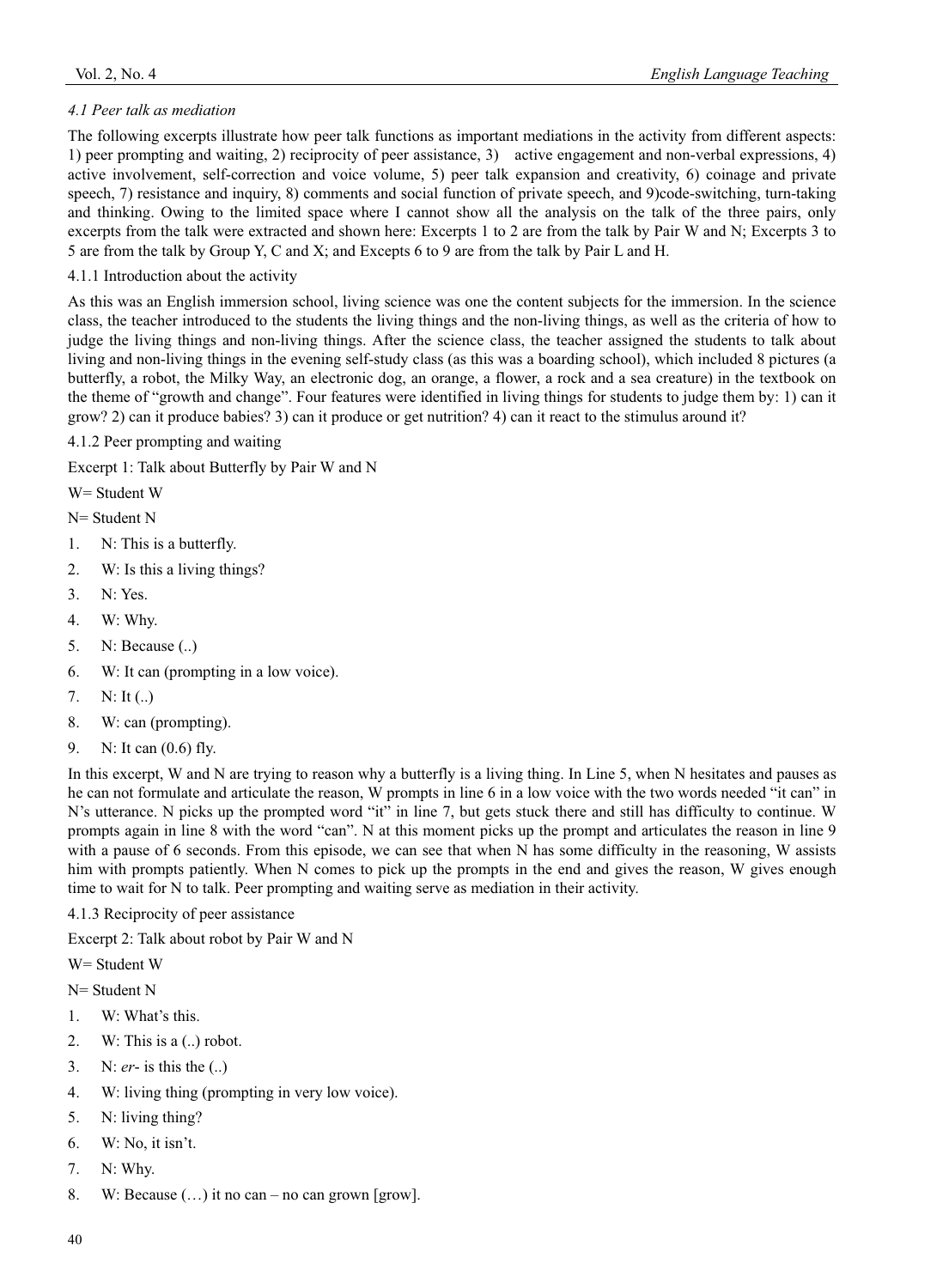## 9. N: grow (correcting W)

In this excerpt, W and N are talking about whether the robot is a living thing or a non-living thing. In line 3 when N shows his difficulty with his stuttering filler "er-" and hesitation pause, W offers him prompts of "living thing" in line 4. In line 5, N picks up the prompts and completes his utterance with the question. In line 8, when W has some erroneous pronunciation with "grow", N corrects her and provides her with the correct pronunciation in line 9. This excerpt shows that students show their multi-competency in their learning, and reciprocity emerges in the student peer assistance.

4.1.4 Active engagement and non-verbal expressions

Except 3: Talk about butterfly by Group Y, C and X

Y=Student Y

C=Student C

X=Student X

- 1. Y: Is this a (..) living thing?
- 2. X: No, it isn't. It's a living thing.
- 3. Y: (giggling, indicating he is wrong)
- 4. X: Yes, it is.
- 5. It's a living thing because it can fly.
- 6. It can- it can
- 7. Y: move (prompting)
- 8. X: move. It can reproduce babies.
- 9. C: Yes?
- 10. X: Yes.
- 11. Y & C: (giggling)

In this excerpt, when Y asks X whether the butterfly is a living thing or not, X in line 2 gives a contradictory answer: first stating that "No, it isn't", later stating that "it is a living thing." Y's giggling in line 3 makes X to confirm that the butterfly is a living thing in line 4. Following that, X continues to give reasons for his statement in line 5 that "it can fly." In line 6 he repeats the phrase and tries to find out what he wants to express. Y prompts him in line 7 and X picks up the prompts in line 8. Besides, he gives another reason that "it can reproduce babies." The conversation is dominated by X and Y, which gives C very little chance to talk, however, C cleverly joins in the talk with a confirmation check "yes?" in line 10. This excerpt show us that in the peer talk, peer students' non-verbal expressions function as assistance for reflection, and that in the peer talk students are trying to find chances to participate in the talk to get actively engaged in the activity.

4.1.5 Active involvement, self-correction and voice volume

Excerpt 4: Talk about robot by Group Y, C and X

- Y= Student Y
- C= Student C
- X= Student X
- 1. X: Is this a living thing?
- 2. Y: No, it isn't.
- 3. X: *en* (…)
- 4. C: why why why why (prompting in a low voice).
- 5. X: Why.
- 6. Y: Because it (..) it can  $(...)$  en  $(...)$  produce ba- he can  $(.)$  don't
- 7. X: reproduce (prompting)
- 8. Y: It don't produce baby:
- 9. X: Is this a living thing?
- 10. C: No, it is.
- 11. X: No, it ISN'T (correcting and prompting in a very low voice).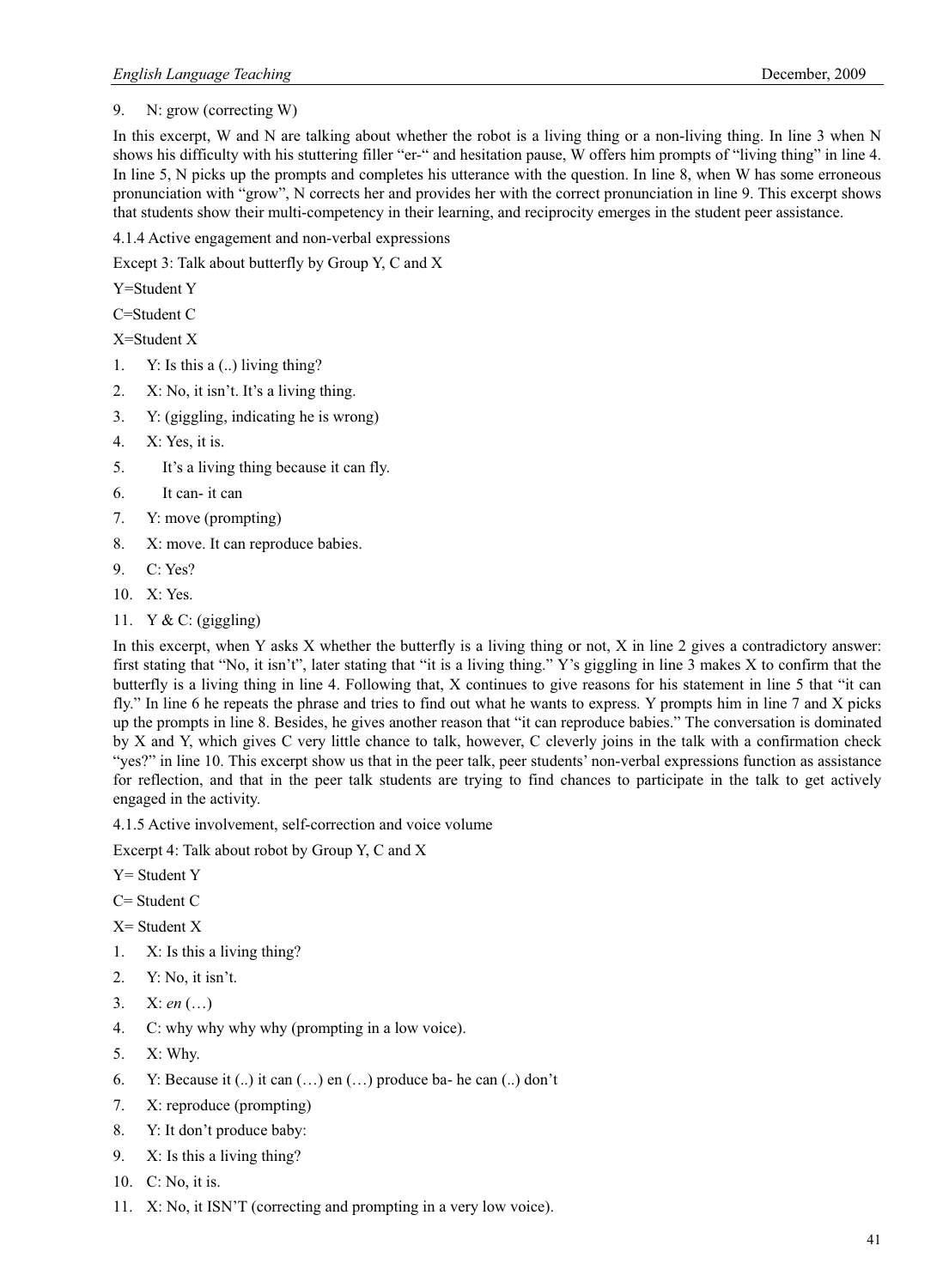- Vol. 2, No. 4 *English Language Teaching*
- 12. C: No, it isn't.
- 13. X: Why?
- 14. C: Because
- 15. Y: it don't (..) *er* introduce *er* produce baby=
- 16.  $X: =$  and it can move

In this excerpt, the first part from line 1 to line 8 is mainly between Y and X, however, C actively involves himself in the talk in line 4 prompting X with "why" when he finds X stuttering with difficulty by the pause. X picks up in line 5 and Y explains the reason in line 6, where she shows difficulty in articulating the reason of "reproducing babies." X prompts her with the word, and Y picks up though confused with the words "produce" and "reproduce". In line 9, X projects the talk to C and asks him whether the robot is a living thing or not. C, influenced by the L1 in mixing that answer of negative and positive, gives the erroneous answer to the question with "No, it is". X corrects him and has the stress laid on the word "isn't" in order to direct C's attention to the form. C immediately picks up in line 12. In the last 3 lines C, Y and X are co-constructing the reasons. What is interesting here is that in line 15, Y corrects herself and finds the correct form to express in the talk. This excerpt shows us 1) that students are trying to involve the other party into the talk in the process, 2) that when peers correct their partners, they utilize voice volume to stress or emphasize and direct their attention consciously, and 3) that self-correction also occurs in the peer talk.

4.1.6 Talk expansion and creativity

Excerpt 5: Summary by Group Y, C and X

- Y= Student Y
- C= Student C
- X= Student X
- 1. X: Do you know their names?
- 2. Y: Yes. This is butterfly.
- 3. This is (..) robot
- 4. This is Milk Way
- 5. This is *er*
- 6. X: electronic dog (prompting in a very low voice).
- 7. Y: electronic dog
- 8. *er-* this is an orange.
- 9. This is water
- 10. X: water animals (prompting in a very low voice)
- 11. Y: water animals
- 12. This is er- this is
- 13. X: Rock (prompting in a very low voice).
- 14. Y: Rock.
- 15. This is a flower

In the excerpt, the students, not following the instructed pattern of asking and answering the questions, are conducting a free talk about the pictures. Through the expansion, they are using what they have learned in the situations they can find in the utterance "Do you know their names?", and even creatively using the language by creating a new phrase "water animal" for the "jellyfish" in line 10 and 11.

4.1.7 Coinage and private speech

Excerpt 6: Talk about orange by Pair L and H

- L= Student L
- H= Student H
- 1. L: Is this an orange?
- 2. H: Yes, yes, it is.
- 3. L: Do you have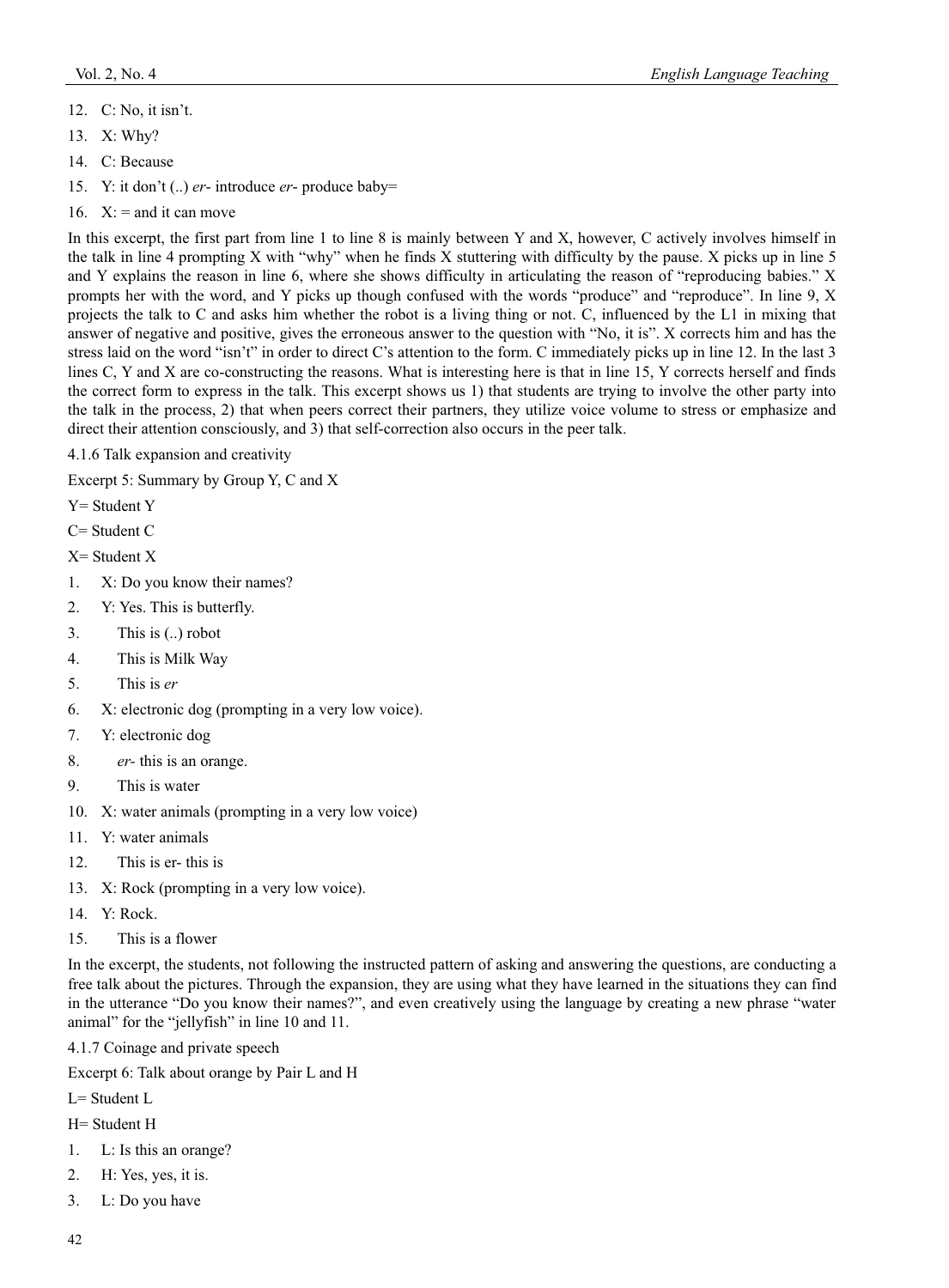- 4. *bu dui* {Not right}
- 5. do you do: he:
- 6. H: *ni shuo ta hui sheng zhang de* {You say it can grow} (prompting in a low voice).
- 7. L: *sheng zhang zen me shuo* {How to say "grow"?} (asking for help)
- 8. H: *sheng zhang?* {Grow}?
- 9. Gray
- 10. L: Grow (correcting H).
- *11.* H: Grow
- *12. gu tou* {Bone.} (coining the sound in Mandarin).
- *13.* L: Can can he grow?
- *14.* H: No: it isn't!

In this excerpt L and H are talking about whether orange is living thing or not. In line 4 and 5, private speech occurs when L tries to find out what she wants to express. H prompts in line 6 in L1 in a low voice, but L cannot pick up the prompt as she does not know how to say "grow". L asks H for help in line 7, and H prompts in line 8 with a wrong word "gray". However, though the prompted word is not correct, it reminds L of the correct word. In line 10 L finds the correct form and corrects H immediately. In line 11 H repeats after L and tries in line 12 to internalize the word by building a connection between this new word and his previous knowledge of pronunciation: he coined the sound in mandarin as a strategy to learn the language.

4.1.8 Resistance and inquiry

Excerpt 7:Talk about Milky Way by Pair L and H

L= Student L

H= Student H

- *1.* H: Is // this a
- *2.* L: // What is this.
- *3.* H: It's Milk Way.
- *4.* L: Oh, it's beautiful.
- *5.* H: Yes, it is.
- *6.* L: Is this the living thing?
- *7.* H: *en*:
- *8.* L: No, it isn't (prompting in a very low voice).
- *9.* H: I don't know.
- *10.* L: *en*? (surprisingly)
- *11.* Oh he is non-living thing.
- *12.* H: Really?
- 13. L: Yes.

In this excerpt, L and H are trying to manipulate the free language use by giving comments to what they see and expressing their affect through such the utterance as "Oh, it's beautiful." In line 7 when H hesitates to give the answer, L prompts with an answer in a low voice. H refuses to pick it up as he is not sure about the answer, so he just answers "I don't know", which surprises L, as this is unusual. When L rephrases in line 11 the utterance with "non-living thing", H gives his inquiry with "really?" in line 12, which shows that he is not taking in what he is not sure of. Therefore, the students' free language use begins to emerge in their talk, and agency also shows in their talk.

4.1.9 Comments and social function of private speech

Excerpt 8: Talk about electronic dog by Pair L and H

L= Student L

H= Student H

*1.* H: *ji qi gou zen me shuo* {How to say "electronic dog"?}?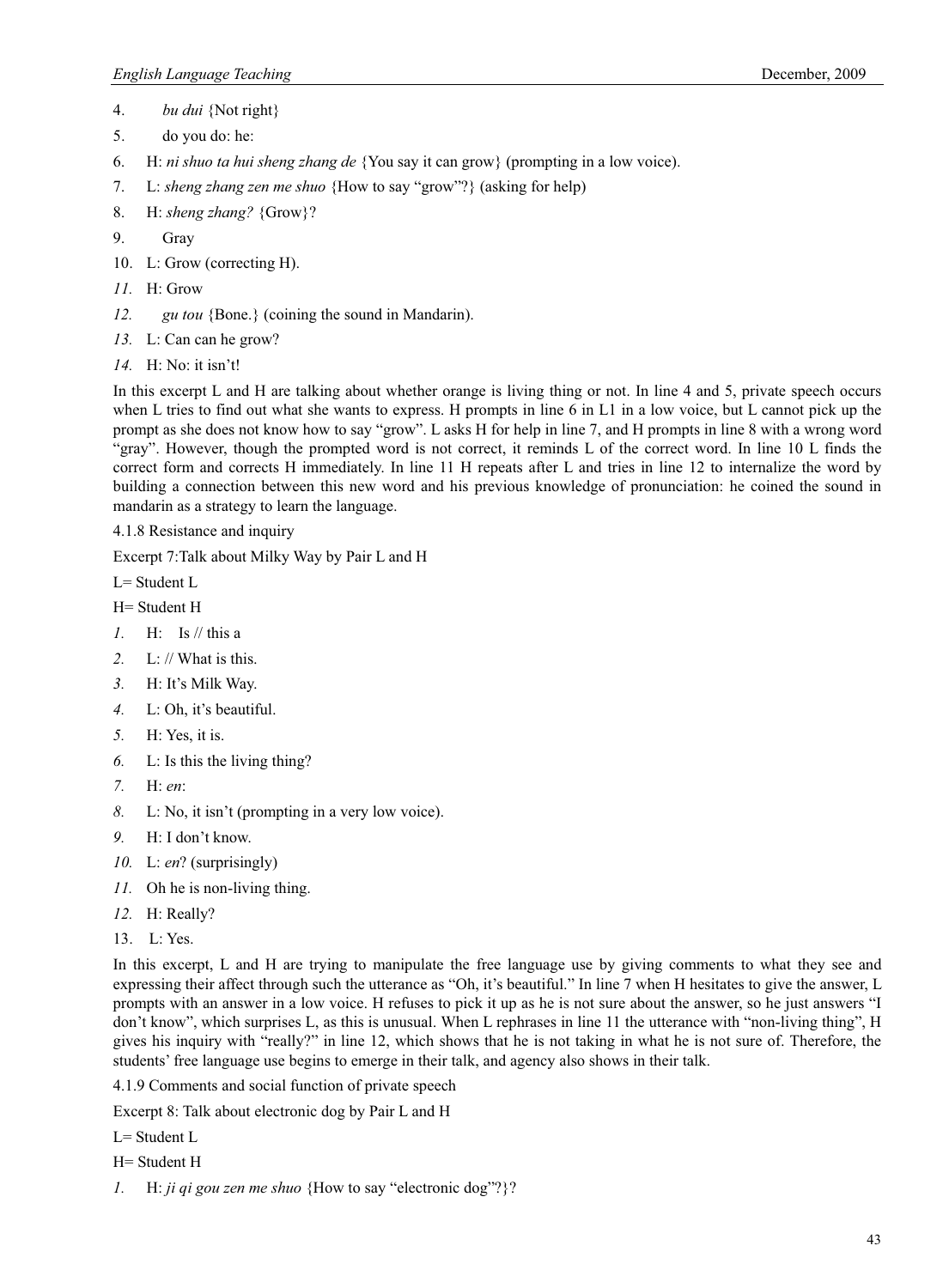- *2.* L: Is this the dog?
- *3.* H: *bu shi bu shi* {Not right, not right.},
- *4. ji qi gou* {Electronic dog.}
- *5.* L: Is this the dog?
- *6.* No, it is the
- *7.* H: Chocolate
- *8.* L: Chocolate (giggling)
- *9.* It's the chocolate dog. It's cool
- *10.* H: *en*, yes?
- *11.* Really?
- *12.* L: Yes, it is.
- *13.* Is this the no- library (giggling) non- no no
- *14. shen me de* {What is it}? ( thinking cloud)
- *15.* H: Non-living thing (prompting).
- *16.* H: Yes.

In this excerpt, H seeks help from L when he cannot express "electronic dog" in line 1. When L prompts him with only "the dog" in lines 2, 5 and 6, H emphasizes in L1 that it is "electronic dog". Then in line 7, H comes up with the word 'Chocolate" which has some resemblance in pronunciation with "electronic", and they continue to co-constructs the following talk. L comments on Chocolate dog "cool" in line 9, but still there is uncertainty about the expression, which makes H inquire about it with "really?" In line 13, when L wants to say "non-living thing", she suddenly cannot express herself, and tries hard to find the word through private speech. Her private speech has some social function, which H hears it and prompts her with the phrase "non-living thing". In the peer talk, peers are seeking help from each other, and private speech occurs in their thinking process, which functions socially. Besides, students are using language freely to give comments to objects around them.

4.1.10 Code-switching, turn-taking and thinking

Excerpt 9: Expansion of talk by Pair H and L

- H= Student H
- L= Student L
- *1.* L: What what is it?
- 2. H: It's tree.
- 3. L: *em*! The *shu zhi* is very long. {This branch of the tree is very long.}
- 4. H: Yes, it's very long.
- 5. L: Is this the living thing?
- 6. H: *en*, no, not living thing.
- 7. It's *shi jia de* {It is artificial}
- 8. L: It's non-living thing (prompting in a very low voice).
- 9. H: It's not living thing.
- 10. L: Oh?oh!
- 11. What time is it now?
- 12. H: It's seven thirty five.
- 13. L: Thank you.
- 14. What is it?
- 15. H: //It
- 16. L: // It's very
- 17. *kong bu de zen me shuo* {How to say "terrible"?} (asking for help)
- 18. H: z*hi jie shuo zhong wen* {Speak in Chinese directly}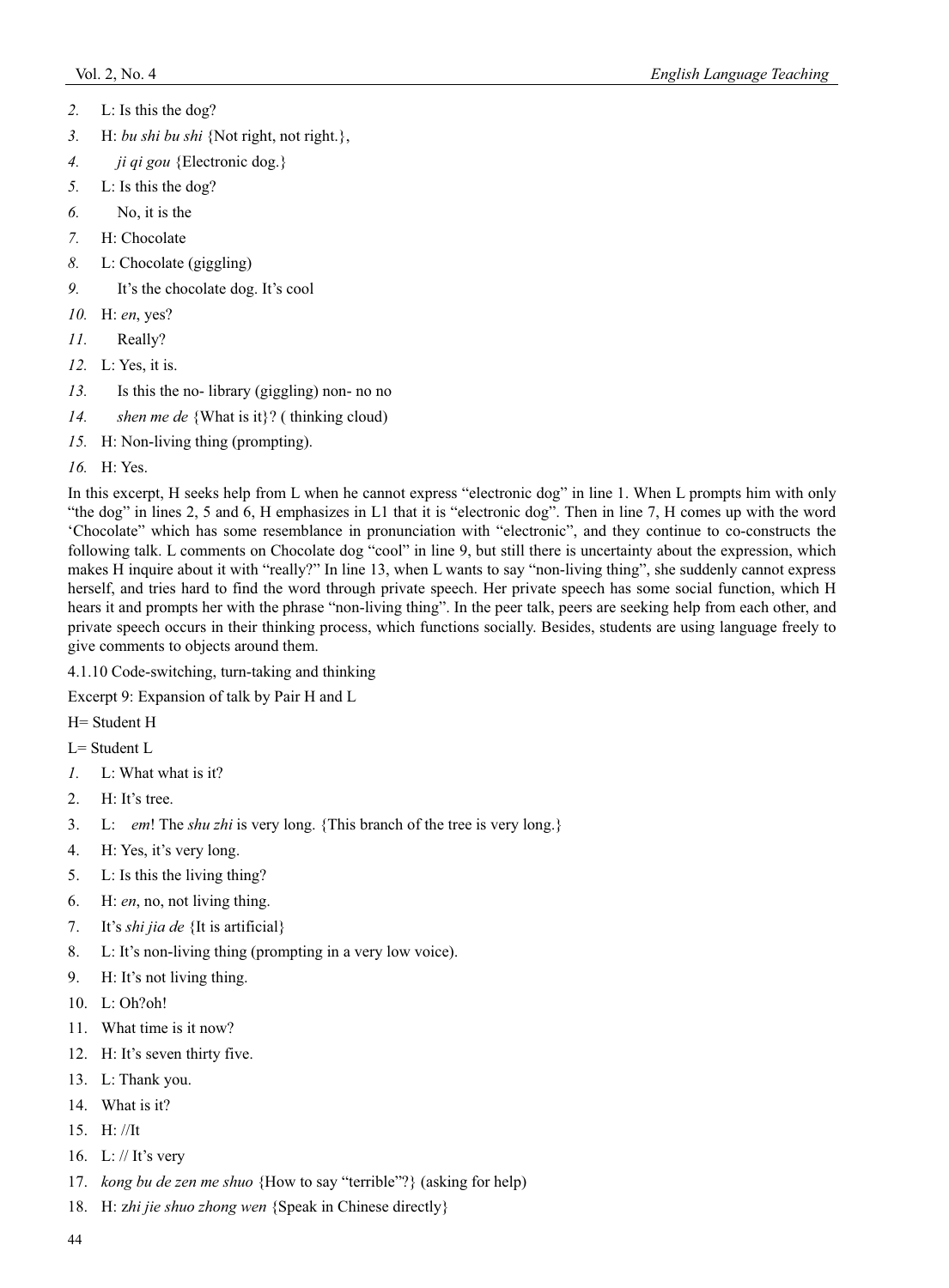- *19.* L: It is very k*ongbu* {It is very terrible.}
- *20.* H: Yes, me too.
- *21.* L: Is this the living thing?
- *22.* H: *en*, yes it's living thing.
- *23.* L: *ni jiang* {Your turn} (in a very low voice).
- *24. hai you shen me* living thing *ah*? {What else is living thing? }
- *25.* H: //tree
- *26.* L: // the tree
- *27.* the=
- *28.* H: =flower
- *29.* L: the flower
- *30.* H: grass
- *31.* L: YES, grass and the: animal
- *32.* H: *em*
- *33.* L: and (..)
- *34.* H: and *ren* {human beings}.
- 35. L: Yes.

In this excerpt, in line 3 and line 7, L and H use code-switching to express what they cannot express in English in order to maintain their talk. Similarly, in line 17, L seeks help to express "terrible" in English, and H tells her to code-switch in line 18. In line 19, L uses code-switching as H prompts. L prompts in line 8 in a low voice when she finds H has some difficulty in expressing himself, and H picks up the prompt immediately. The talk about the assignment appears to be over. However, H and L seize the chances to use English as much as possible, thus expand their talk. Then L uses "oh?oh!" as a transition in line 10 to signal the change of the theme, and she asks about the time in line 11, then they go on to talk about living things from line 14 to 24. Students not only prompt the language expression to use, but also prompt turns for each other. In line 23, L reminds H of the turn he should take. What is exciting in this talk is that in the last part from line 24 to 35, L and H are co-constructing what else is living thing and expanding their talk in authentic thinking from concrete concepts such as "trees, flowers" to abstract concepts such as grass and animal. In the end, they connect humans to what they have learned about living things and non-living things, which shows that they are applying the abstract concepts into practice, connecting the remote to their intimate situation. In sum all these excerpts show that peer talk and peer assistance form the most important source of mediation in the student activity.

#### *4.2 Comparison among the three pairs/groups*

Aside from the mediation address above, the dynamics and interaction between the elements of the activity is to be explained through the comparison made among the three pairs, based on the components of the complex activity system: object, subject, mediation, rules, community, division of labor, outcome, peer relations in the peer talk and the strategies used respectively (see Table 1).

#### *(Table 1 is here)*

The students used a variety of strategies in their talk. Self-repetition and pauses were used to gain time for thinking and phrasing what they wanted to express. Peer correction and peer prompting scaffolded their talk where the low volume of their voice showed their efforts to minimize the asymmetry in their role relations. Code-switching was used when they could not express themselves in English. Self-repetition and self-correction were used in their talk together with peer correction, peer prompting, and giggling as a reminder. X and Y were dominating the talk without giving C any chance to participate in their talk. C listened to them carefully and skillfully used the word "yes" with the rising tone to initiate his participation in the activity. In H and L's talk, correction and peer prompting were also used in their talk to give each other scaffolding in the talk where the volume of voice was also lowered to show respect to their partners. H used coinage of the pronunciation for the new word to help him memorize the word. Code-switching occurred when L and H found they could not express themselves in English. Besides code-switching, tone-switching was used by L, for example she used "en" with the rising tone to show her surprise and disagreement, just as in L1; she used "hen" to show her irritation. Lastly, L used "oh?oh!" to mark as a sign poster for the ending of one picture and shifting to another picture.

#### *4.3 Categories of mediations*

Besides the mediations coming from the peer resources, peer talk in particular, other mediations are evidenced in this study, though no detailed analysis can be given here because of the limit of space. In this study, results show that in the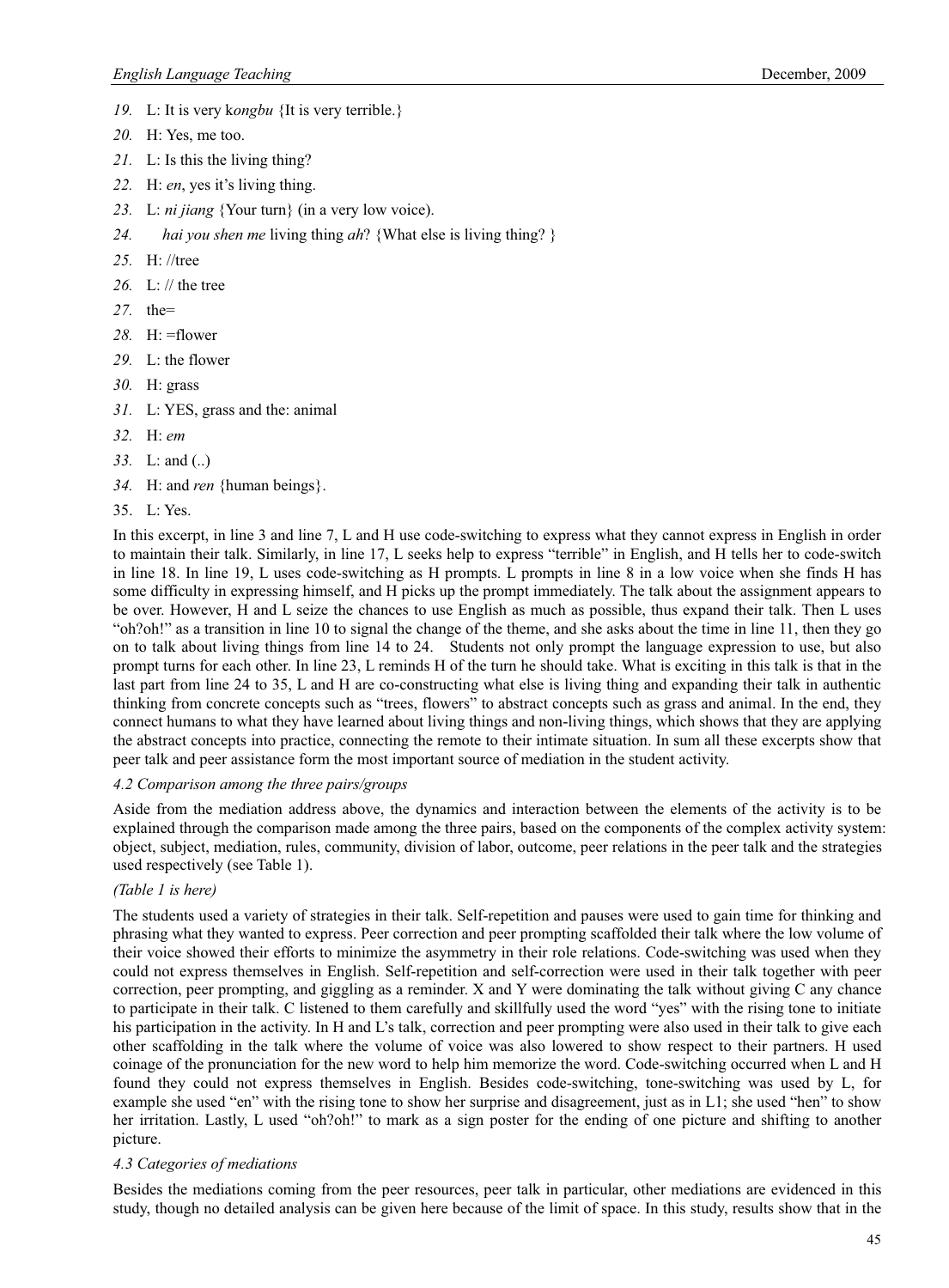activities the mediations include the following categories: teacher resources, peer resources, e realia, content, semiotic artifacts and other semiotic artifacts. Teacher resources include teacher's talk such as instruction, questioning, elaborating and prompting, teacher's tone and volume of voice; teacher's gestures; teacher's eye contact; teacher's presence and teacher's silence. Peer resources involve peer talk such as tutoring, questioning, elaborating, collaborating and prompting; peers' tone and volume of voice; peer play such as kidding, chanting and play with words; and peer gestures and actions. Semiotic artifacts contain texts, textbooks and the language used. Other semiotic artifacts comprise of worksheets, PPT, pictures and maps. Subject content plays a very important role in mediation as the present study involves an English immersion context. In addition, genre "is likely to affect the linguistic form" (Ellis, 2003, p.92), which enable students to accomplish their activities. The type of mediations can be summarized as follows (see table 2):

#### *(Table 2 is here)*

#### *4.4 Theoretical framework revisited: representations in this study*

The variety of mediations function as the most important part in the activity where Engestrom's model of activity system with its seven correlated components of object, mediation, rules, community, division of labor, object and outcome serves as the analytical framework. The subject refers to the peer students. When the students participate in the activities, the mediation refers to the psycholinguistic and other semiotic tools, as described above. Since the current study examines peer talk, the subjects in the activity system involved are peers either in pairs or in groups. Rules refer to the relations, norms, conventions and expectations in the community. Peer role relation is a very important aspect of the rules. Community in the current study refers to the pair or the group, the class and the school, as the study pertains to a boarding school and students stay at the school most of the time except during weekends. Classroom is the place where students have their class studies and do their self-studies in the evenings. Division of labor incorporates how the students divide their work in the activity. Object refers to the task-driven/related goals of achievements: the language, the content, and the culture behind the language. Outcome refers to participants' goal-directed achievements, the participants' discourse, and the affective satisfaction of collaborating with peers. Tasks are designed with the goal of eliciting the language in use (Ellis, 2003) and peer talk in the current study is selected as an indicator of the outcome. Peer talk, the indicator of outcome serves as a type of mediation at the same time. Figure 2 illustrates the representations which grounded from the data in the current study in Engestrom's (1999) framework.

#### *(Figure 2 is here)*

#### *4.5 Dynamic relations among the components of activity*

The relations among these components can be described as follows: Peer students, who are regulated by the rules in the community, divide their works, and deploy the devices of mediation to try to achieve their goals in the object. The goals refer to acquiring English language proficiency, mastering the content, and learning the culture embedded in the content subjects. Through the division of labors and through the process of their effort, their goals will be transformed into the outcome, which include the goal-directed achievement, or the process of the experience of achieving the goals, and the affective dissatisfaction or satisfaction of collaborating with peers, and the peer talk. As the nature of activity is situated, dynamic, dialectical and internally correlated, these arrows show the situatedness, the dynamical and relational nature of activity, which means that the change of one component may cause changes in the others.

#### **5. Discussion**

This study shows results consistent from the previous studies that students use language and physical tools such as realia as mediational tools in their peer learning processes. The study also expands the previous literature on mediation by discovering that in the student peer activities, mediation covers a wide range of areas from teacher's talk to peer talk, content, genre, semiotic artifacts and other semiotic tools, and that mediation includes task, teacher talk, peer talk, subject contents and other semiotic tools. Peer talk demonstrates multifaceted functions as mediation, which together with linguistic resources constitutes an important resource aside from teacher talk, where subject content serves as an important mediational tool in the activity and the content-based immersion programs, offering students opportunities of language use in meaningful interaction.

This study investigates the students' peer learning process through the lens of sociocultural theories, which offers insights into the immersion practice. It investigates mediational tools which students employed in their activities from an emic perspective, which provides a better understanding of the English immersion programs in China. It enriches practices of the classroom interaction among learners. The findings generated from this study of the English immersion programs present an in-depth analysis of the spoken English language learning process and offer valuable insights for pedagogy and teacher professional education.

Some implications of pedagogy and teacher education can be drawn. First, when designing tasks, teachers should be able to predict and have clear expectations of the dynamics of activities, as students conduct the activities based their own interpretation of the goals, the rules, the mediation and the setting, which results in different outcomes. Second,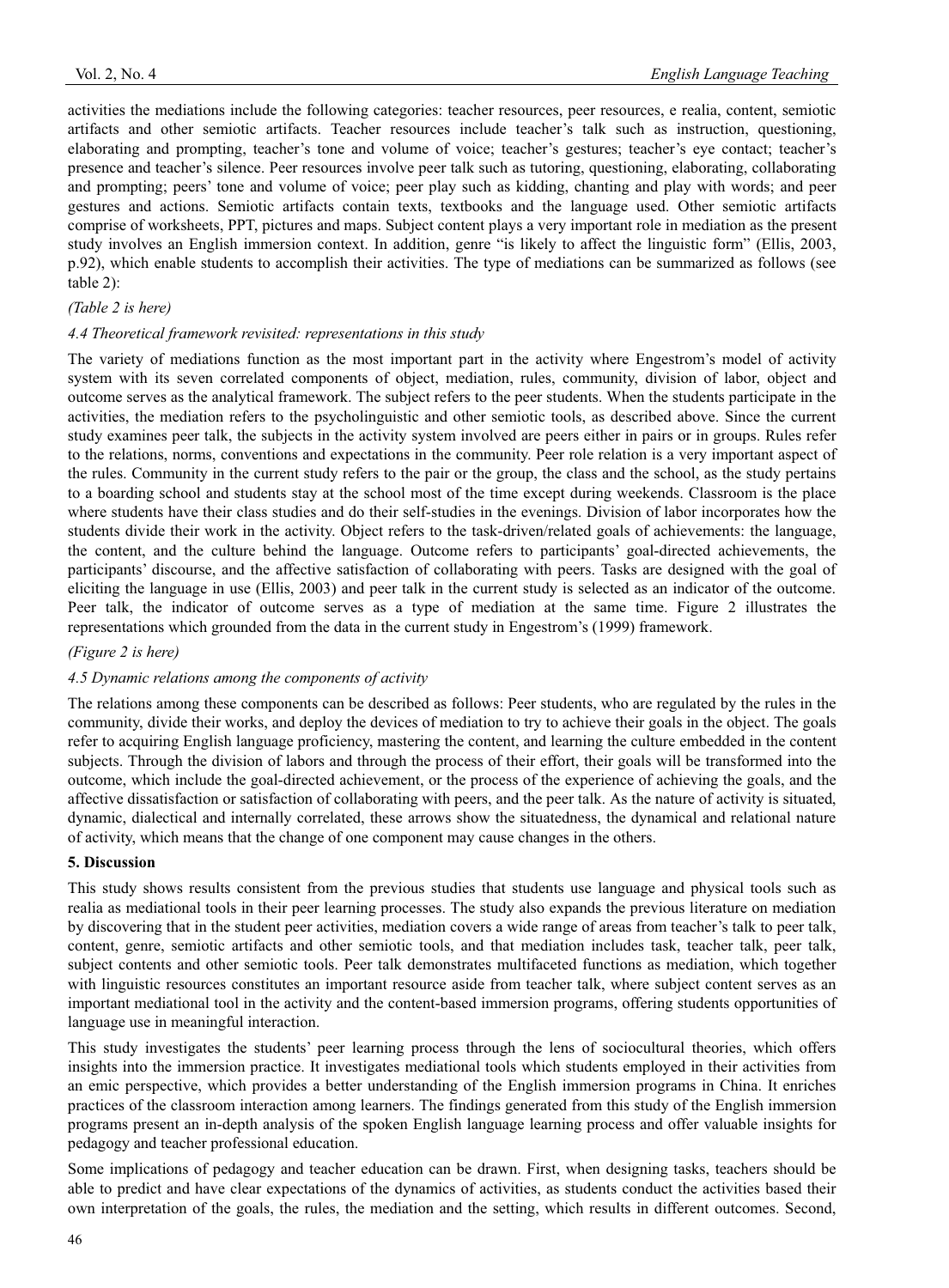peer talk function as a most important mediation in students' English language learning, which, as an indicator, can reveal what is happening in the process of performing the task, and equip teachers to explain the reasons for the students' achievement. This can provide teachers with a clear and more complete picture of students' performance in the activities. Third, the fact that the change in one component within the activity system leads to different activities may give insights into the teacher education that the feasibility of variation of activities can be a way to satisfy the needs of different students.

The limitation of the study is that it investigated only the student spoken language, i.e., their peer talk in the activities. Further research can be done on the aspects of student written language discourse in their L2 proficiency development.

#### **6. Conclusion**

Mediations include the multiple resources such as teacher resources, peer resources, physical tools and semiotic tools. Peer talk functions as a most important source of mediation, where students demonstrate the deployment of communicative strategies such as prompts, and scaffolding help. Subject content serves as sources of mediation in the activity and the content-based immersion programs offer students opportunities of language use in meaningful interaction.

#### **References**

Cortazzi, M., & Jin, L. X. (2001). Large classes in China: "Good" teachers and interaction. In D. A. Watkins & J. B. Biggs (Eds.), *Teaching the Chinese learner: Psychological and pedagogical perspectives*. Hong Kong: Comarative Education Research Center, University of Hong Kong.

Engestrom, Y. (1987). *Learning by expanding: An activity theoretical approach to development research*. Helsinki: Orienta-Konsultit Oy.

Engestrom, Y., Miettinen, R., & Punamaki, R.-L. (Eds.). (1999). *Perspectives on activity theory*. Cambridge: Cambrisge University Press.

Fang, J. M., Wang, J. Y., & Siegel, L. (2001). *Dangdai zhongguo shaoshuminzu shuangyu jiaoxue lilun yu shijian (Theory and practice of bilingual teaching of contemporary China's minorities)*. Xi'an: People's Education Press of Shaanxi Province.

Francis, N., & Reyhner, J. A. (2002). *Language and literacy teaching for indigenous education: A bilingual approach*. Clevedon: Multilingual Matters.

Hu, G. W. (2002a). Potential cultural resistance to pedagogical imports: The case of communicative language teaching in China. *Language, Culture and Curriculum, 15*(2), 93-105.

Hu, G. W. (2002b). Recent important developments in secondary English-language teaching in the People's Republic of China. *Language , Culture and Curriculum, 15*(1), 30-49.

Pei, M. (1998). The teachers: The key role in English immersion program. *Shaanxi Normal University Journal*(Supplementary issue), 27-31.

Qiang, H. Y. (2000). Jianada di'eryuyan jinrushi jiaoxue chuangju jiqi zai woguo de changshi (Canadian second language immersion and experiment in China: Research on early cultivating the bilingual). *Preschool Education Review, 5*, 25-28.

Qiang, H. Y., & Zhao, L. (2000). Jianada di'eryuyan jinrushi jiaoxue chuangju jiqi zai woguo de jiejian (Canadian second language immersion and application in China. *Comparative Education Review, 4*, 38-41.

Qiang, H. Y., & Zhao, L. (Eds.). (2001). *Second language immersion*. Xi'an: Xi'an Jiaotong University Press.

Reyhner, J. (1998). What's immersion education? Retrieved in July 2007, from http://www.uatuahine.hawaii.edu/hana/si98/jar/vocab.html.

Tsui, A. B. M., & Law, D. Y. K. (2007). Learning as boundary crossing in school university partnership. *Teaching and Teacher Education, 23*, 1289-1301.

Yu, L. M. (2001). Communicative language teaching in China: Progress and resistance. *TESOL Quarterly, 35*, 194-198.

Zhang, X. Z., & Pei, M. (2005). Problems in primary school English immersion curriculum and experimental instruction. *Elementary English Teaching Journal, 5*(7), 9-11.

Zhao, L., & Qiang, H. Y. (2002). Ertong zaoqi di'er yuyan jinrushi jiaoxue yu kecheng jiangou yanjiu (Research on children's second language immersion and curriculum construction). *Preschool Education Review, 4*, 30-33.

Zou, Y. Y. (1998). English training for professionals in China: Introducing a successful EFL training programme. *System, 26*(2), 235-248.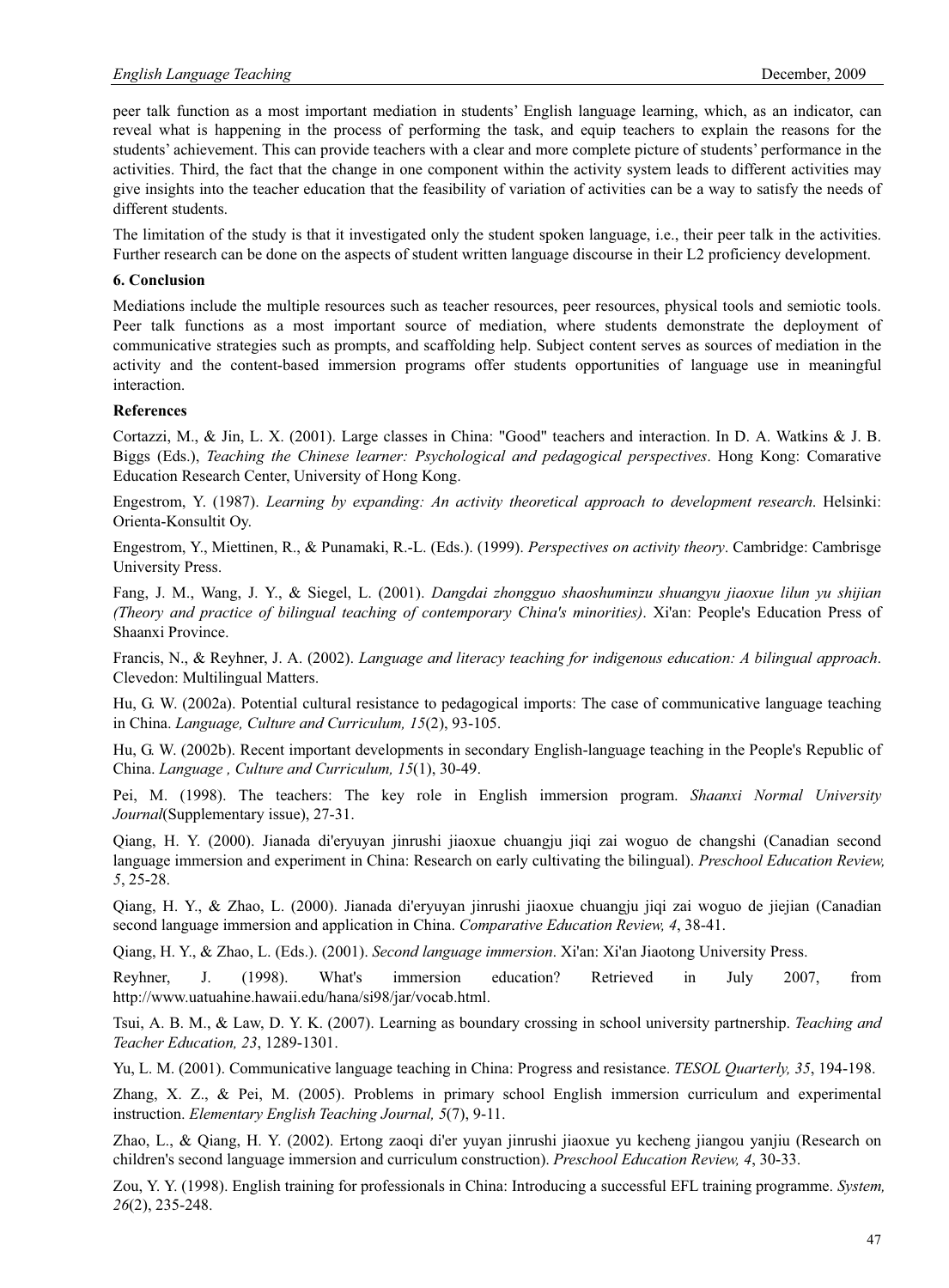## **Acknowledgement**

I owe my progress in HKU to my supervisors Prof. Andrews, Dr. Luk, Prof. Davison. Special thanks are given to Dr. Clarke, and Prof. Tsui as my committee members. Thanks are also given to Prof. Qiang of the CCUEI, Ms Gao, Ms Xiu and Mr. Yu of the school for their support and cooperation. This study could not have been carried out without their guidance and support.

| <b>Appendix I: Conventions of transcription</b> |                                                                                                                                                                                    |
|-------------------------------------------------|------------------------------------------------------------------------------------------------------------------------------------------------------------------------------------|
| Symbols                                         | Meaning                                                                                                                                                                            |
| <b>Ss</b>                                       | Students                                                                                                                                                                           |
| $[ \ ]$                                         | Researcher's comments                                                                                                                                                              |
| (XX)                                            | Uncertain hearing                                                                                                                                                                  |
| (?)?)                                           | Indecipherable utterances                                                                                                                                                          |
|                                                 | Falling intonation followed by noticeable pause (as at the end of the declarative sentence)                                                                                        |
| $\left(  \right)$                               | Short pause                                                                                                                                                                        |
| $\left( \ldots \right)$                         | Medium pause of up to 5 seconds                                                                                                                                                    |
| (0.6/7/8)                                       | For wait time longer than 5 sec, the pause will be represented by figures showing the<br>number of seconds involved. Wait time longer than one minutes will become (1.0) and so on |
|                                                 | Continuing intonation                                                                                                                                                              |
| $\gamma$                                        | Rising intonation, usually a question                                                                                                                                              |
| ï                                               | High falling pitch showing exclamations                                                                                                                                            |
|                                                 | Lengthened syllable (usually attached to vowels); extra colon indicates longer elongation                                                                                          |
|                                                 | Self-halting, or abrupt cutoff                                                                                                                                                     |
| <b>CAPS</b>                                     | Emphatic and strongly stressed utterances                                                                                                                                          |
|                                                 | Contiguous utterances or latching                                                                                                                                                  |
| $\frac{1}{2}$                                   | Overlapping                                                                                                                                                                        |
| $\langle$ xxx><br>following ones                | Utterances made with a greater voice volume compared with that of the preceding and                                                                                                |
| $A-B-C-D$                                       | Sounding out the letter names of a word                                                                                                                                            |
| ${,}$                                           | untranscribed section of the excerpt                                                                                                                                               |
| $($ )                                           | Explanation of gestures or tone changes like smiling or laughing and so on                                                                                                         |
| Italics                                         | Putonghua (code-switching)                                                                                                                                                         |
| Bold                                            | Cantonese (code-switching)                                                                                                                                                         |
| $\{\}$                                          | Translation of the code-switching                                                                                                                                                  |
| $>$ <                                           | Speech in a faster pace.                                                                                                                                                           |
|                                                 | text provided (by the teacher or in the textbooks or other materials)                                                                                                              |
|                                                 | (The last five items are s added by me)                                                                                                                                            |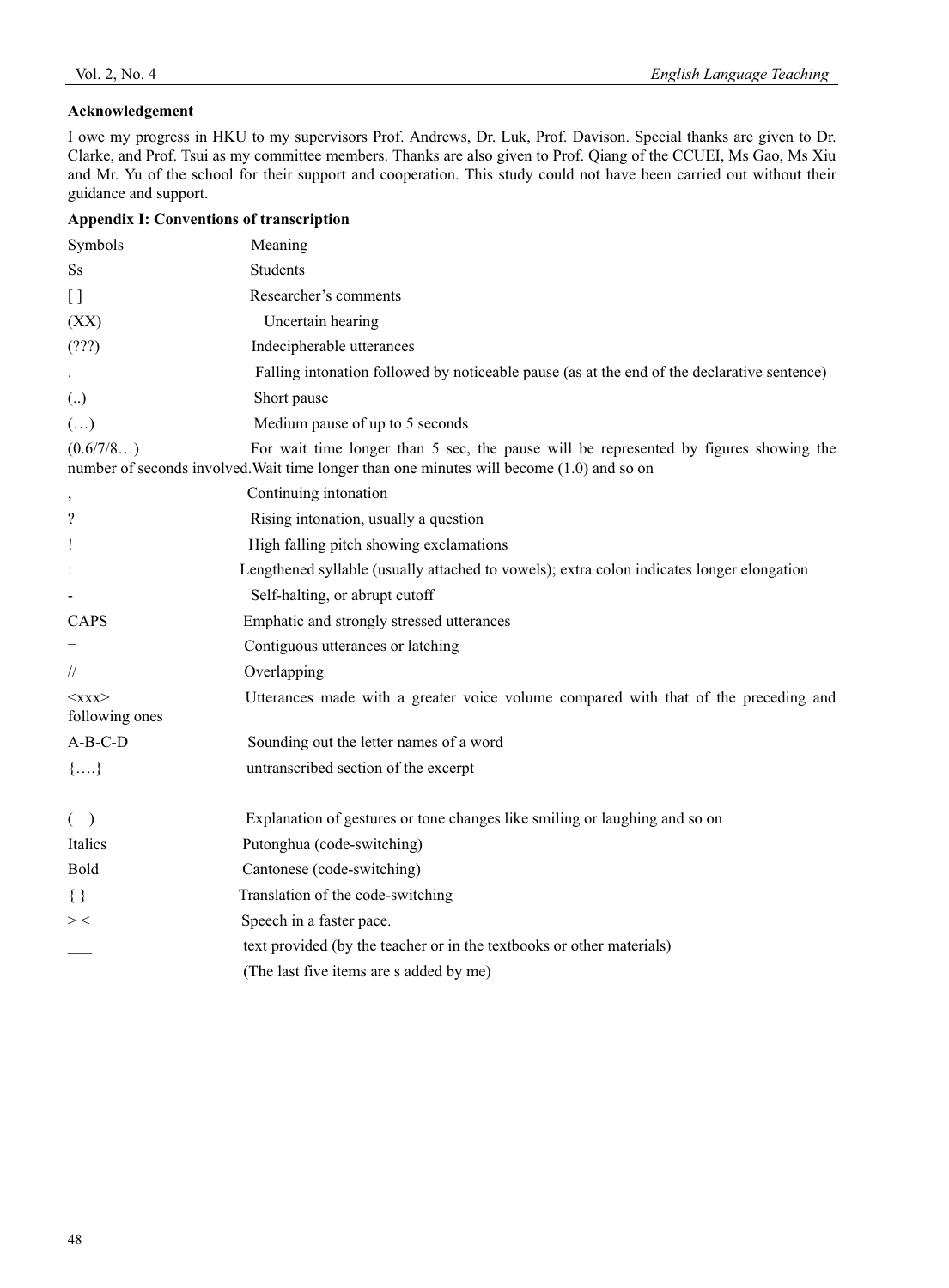|  | Table 1. Comparison among the three pairs |  |  |
|--|-------------------------------------------|--|--|
|  |                                           |  |  |

| Components                 | Pair W and N                    | Group Y, C and X                 | Pair H and L                         |
|----------------------------|---------------------------------|----------------------------------|--------------------------------------|
| Object                     | To talk about 8 pictures and    | To talk about 8 pictures and     | To talk about 8 pictures and decide  |
|                            | decide whether they<br>are      | decide whether they<br>are       | whether they are living things or    |
|                            | living things or not            | living things or not             | not                                  |
| subject                    | W and N                         | Group Y, C and X                 | H and L                              |
| mediation                  | the pictures, the vocabulary    | the pictures, the vocabulary     | the pictures, the vocabulary of the  |
|                            | of the content subject, peer    | of the content subject, peer     | content subject, peer correction,    |
|                            | prompts, the volume of their    | correction, peer prompts, and    | peer prompts, the volume of their    |
|                            | voice,<br>and<br>L1             | the volume of their voice        | voice and L1 (code/tone-switching)   |
|                            | (code-switching)                |                                  |                                      |
| rules                      | Completion of the task,         | Completion of the task,          | Completion of the task, taking turn  |
|                            | taking turn to ask and answer   | taking turn to ask and answer    | to ask and answer questions          |
|                            | questions                       | questions                        |                                      |
| community                  | Work as a pair in the class     | Work as a pair in the class      | Work as a pair                       |
| Division of labor          | asked, N<br>W<br>answered,      | Y and X seemed dominant          | H initiated, L answered, then L      |
|                            | regularly they switched their   | the talk, C tried to participate | asked questions all the way          |
|                            | roles.                          |                                  |                                      |
| outcome                    | Completed talking about the     | Completed talking about the      | Completed talking about the 6        |
|                            | 8 pictures, following the       | 8 pictures, naming the things    | pictures, expanded their talk to     |
|                            | little<br>pattern.<br>A<br>same | the<br>pictures.<br>in<br>no     | categorize things around them,       |
|                            | code-switching, satisfied       | code-switching, happy            | satisfied though disputable          |
| Role relations in the peer | collaborative                   | Between collaborative and        | collaborative<br>Between<br>and      |
| talk                       |                                 | dominant/ passive                | dominant/dominant                    |
| Strategies used            | Self-repetition,<br>pauses,     | self-repetition,                 | Peer correction, peer prompting, the |
|                            | peer-prompting,                 | self-correction,<br>giggling,    | volume of their voice, L's use of    |
|                            | peer-correction, the volume     | correction,<br>peer<br>peer      | "oh?oh!", the coinage of the         |
|                            | of<br>their<br>voice,           | prompting, the volume of         | pronunciation.<br>code/tone-         |
|                            | code-switching                  | their voice, C's use of "yes?"   | switching,                           |

## Table 2. Types of mediation

| Type of mediation        | Examples of mediation                                                                |  |
|--------------------------|--------------------------------------------------------------------------------------|--|
|                          | teacher talk (instruction, questioning, elaborating, and prompting)                  |  |
| Teacher resources        | teacher's gestures, teacher's eye contact,                                           |  |
|                          | teacher's tone and volume of voice, teacher's silence, teacher's presence            |  |
|                          | peer talk (tutoring, questioning, elaborating, collaborating and prompting),         |  |
| Peer resources           | peer's gestures and actions,                                                         |  |
|                          | peer's tone and volume of voice,                                                     |  |
|                          | peer play (kidding, chanting, play with words)                                       |  |
| Realias                  | flowers, clothes, clock, etc.                                                        |  |
| Semiotic artifacts       | languages, texts, textbooks,                                                         |  |
| Other semiotic artifacts | PPT, pictures, maps, worksheets, etc.                                                |  |
| Content,                 | subject contents (e.g. traffic rules in social science, living things in science)    |  |
| Genre                    | The discourse mode students use to accomplish the task such as 'object description", |  |
|                          | narrative, expository, argumentational.                                              |  |